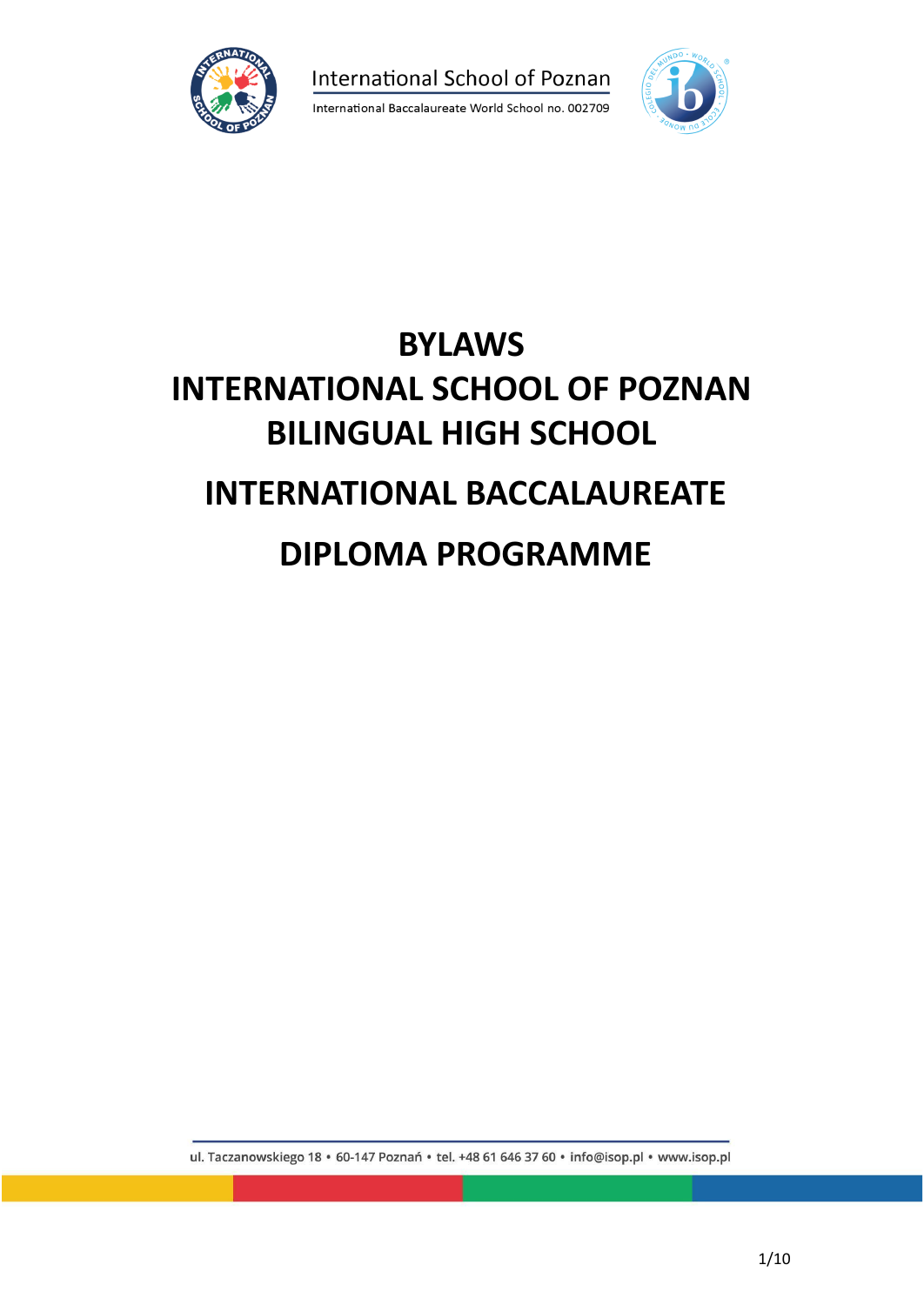

# **CHAPTER I GENERAL PROVISIONS**

- 1. The School operates under the name of International School of Poznan Bilingual High School.
- 2. International School of Poznan, hereinafter referred to as the School, is run by the International School of Poznan Foundation, hereinafter referred to as the Foundation.
- 3. The Seat of the School and the Foundation is located in Poznań, at 18 Taczanowskiego Street.
- 4. The School is a private school with the rights of a public school.
- 5. The School uses a stamp featuring the name of the School.
- 6. Type of School: bilingual High School with international sections.
- 7. The School operates in accordance with all applicable legal provisions.
- 8. The goal of the School is:
	- a. comprehensive education of youth at a High School level, bilingual English and Polish
	- b. implementation of curricula taking into account the core curriculum of general education as well as education of young people in the scope of the international program (approved by the International Baccalaureate organization)
	- c. preparing Students for the IB DP exam
	- d. education of the highest quality; preparing Students to be valuable citizens of the world
- 9. Provision of educational services by ISoP requires a signed contract between the Parents/Legal Guardians of the Student and the Foundation.
- 10. In order to implement the above goals, the School:
	- a. provides comprehensive development in the areas of culture, language and life within society
	- b. allows Students to maintain national, ethnic and, to the extent possible, linguistic identity
	- c. emphasises learning and the development of universal humanistic values
	- d. stimulates active attitudes in the education process, aimed at achieving Student's satisfaction in learning
	- e. equips the Student with the skills necessary to acquire knowledge in various fields of learning
	- f. applies various pedagogical methods, adjusted to the needs of the Student
	- g. provides appropriate forms of assessment in accordance with the Education Law and Assessment Regulations.

# **CHAPTER II MANAGING BODY**

1. The School's Managing Body is the International School of Poznan Foundation established by Ryszard Matuszewski – Chairman of the Management Board Iwona Richter – Member of the Management Board based in Poznań.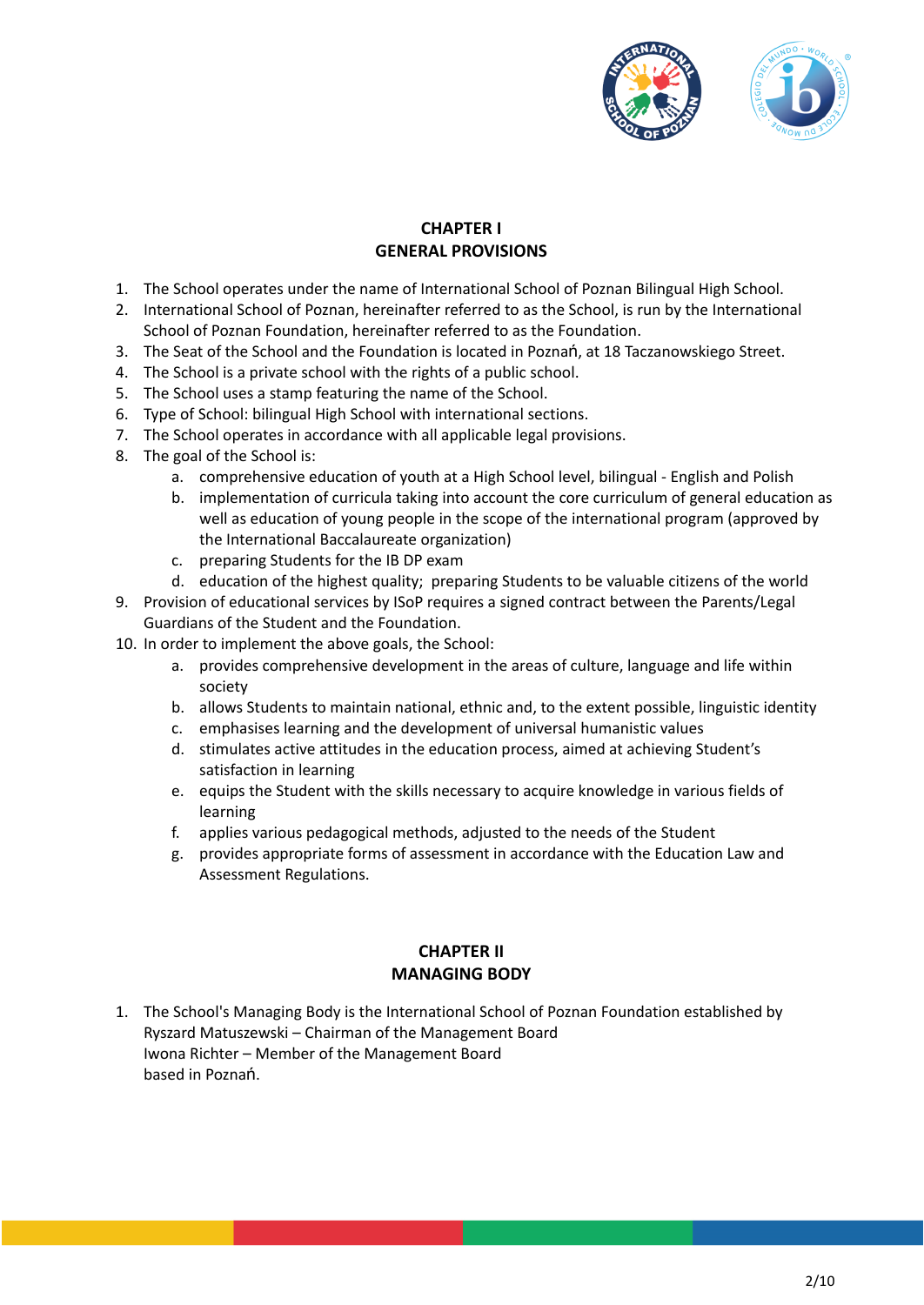

## **CHAPTER III SCHOOL BODIES AND THEIR RESPONSIBILITIES**

- 1. The School Bodies are the School Principal and the Teachers' Council.
- 2. A Student Council may operate at the School.

#### **SCHOOL PRINCIPAL**

- 3. School Principal is appointed and dismissed by the Management Board.
- 4. School Principal manages School operations and represents the School externally.
- 5. School Principal operates in accordance with applicable regulations, the School Bylaws and other school regulations.
- 6. Main responsibilities of the School Principal:
	- a. ensuring the optimal implementation of the School's statutory objectives and tasks
	- b. organizing and coordinating all education activities
	- c. striving for the highest level of education
- 7. The School Principal is the superior of the Teachers and other Employees of the School.

## **TEACHERS' COUNCIL**

- 8. Teachers' Council is composed of all persons who conduct lessons at School.
- 9. School Principal serves as the Chair of the Teachers' Council.
- 10. Teachers' Council operates in accordance with self-adopted regulations that comply with the School Bylaws (prior approval of those regulations by the Management Board is required).
- 11. Teachers' Council is an internal School Body, responsible for analysing and evaluating statutory activities of the School and deciding on pedagogical matters. Teachers' Council also has an advisory role.
- 12. Main responsibilities of the Teachers' Council:
	- a. opinionating School's development plans proposed by the Principal and the Foundation
	- b. validating Student assessment
	- c. issuing opinion regarding Teacher awards proposed by the Principal
	- d. adopting resolutions to expel Students from School
	- e. approving the School's strategic plans

#### **STUDENT COUNCIL**

13. Student Council operates in accordance with the School Bylaws and the Student Council Regulations. The Student Council is a direct representative of the Students and acts as an advocate of the Student rights at School.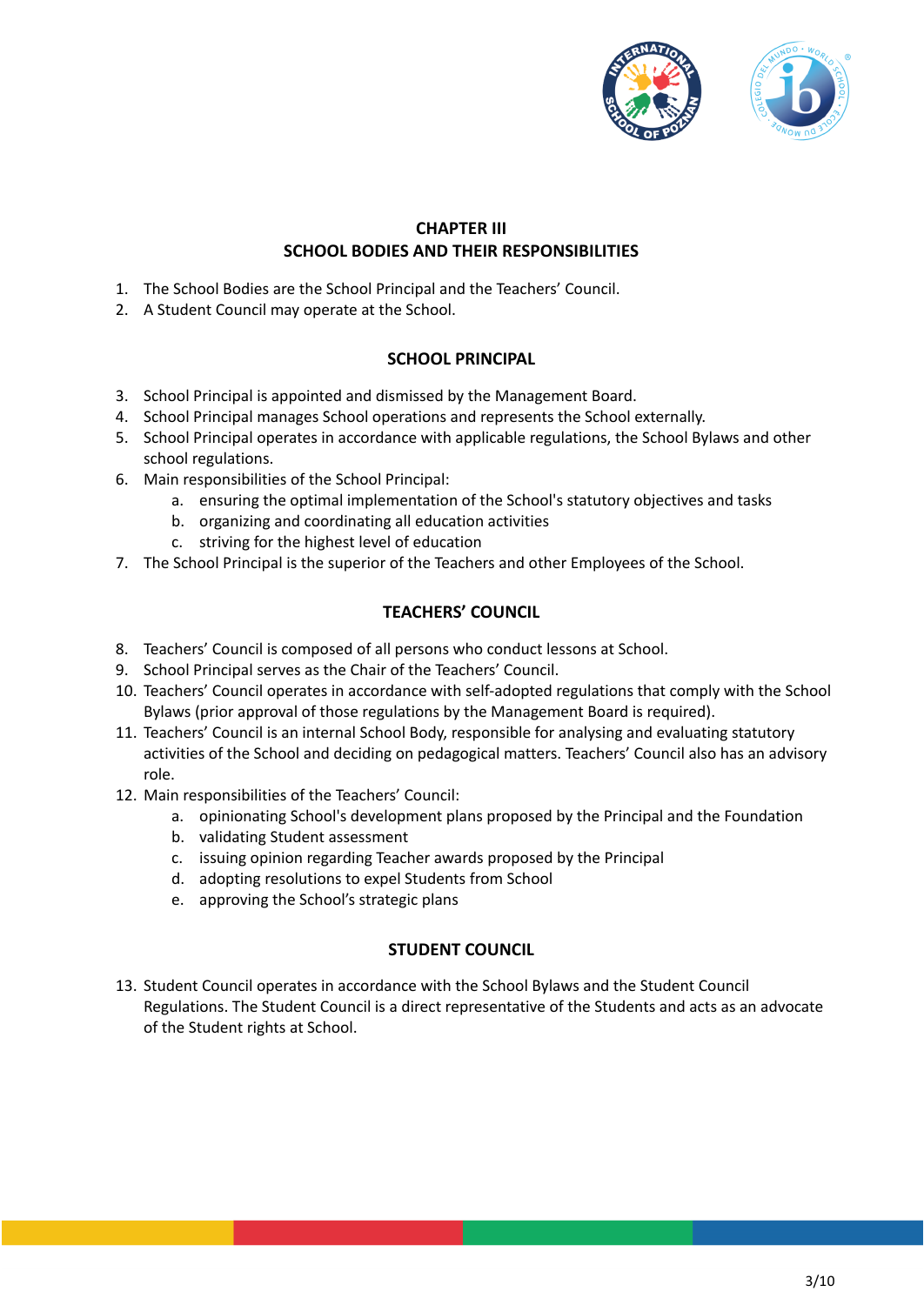

# **CHAPTER IV SCHOOL OPERATIONS & SUPERVISION**

- 1. The School operates in accordance with the public bilingual school (English-Polish) curriculum as well as the International Baccalaureate curriculum.
- 2. The Greater Poland Superintendent of Education (Wielkopolski Kurator Oświaty) and the International Baccalaureate, headquartered in Geneva, supervise the School operations.
- 3. Entry class (also called Zero Class, HS0) is a part of ISoP High School.
- 4. Entry class students take an intensive English course, which additionally includes: Polish, Math, History, Sciences, and Physical Education lessons.
- 5. Entry class students are assessed according to the Assessment Regulations.
- 6. Entry class students may continue their education at ISoP High School if:
	- a. they have receive passing grades in all HS0 subjects;
		- b. they have met the internal admissions criteria.
- 7. HS1 and HS2 students follow the Polish core curriculum as well as the international subject foundations required in the IB Diploma Programme.
- 8. Proprietary curricula may be implemented in accordance with the applicable law.
- 9. English is the main language of instruction and communication at ISoP High School.
- 10. Students who are citizens of Poland, in HS1 and HS2, additionally take Polish, History of Poland and Geography of Poland classes, taught in Polish, based on the Polish national curriculum.
- 11. HS1 and HS2 students are assessed according to the Assessment Regulations.
- 12. HS1 and HS2 students take mandatory CAS and TOK prep courses.
- 13. HS2 students may continue their education at ISoP DP if:
	- a. they have successfully passed to the next grade;
	- b. they have met the internal admissions criteria;
	- c. they have chosen their DP subjects from the current ISoP subject offer and based on the IBO rules;
	- d. the above-mentioned choice has been approved by the ISoP DP Coordinator;
	- e. they have completed CAS and TOK prep courses;
	- f. their conduct grade in HS2 is at least satisfactory;
	- g. HS2 final math grade dictates the level of math in the DP
		- Grade 5 or higher Analysis and Approaches HL;
		- Grade 4 or higher Analysis and Approaches SL;
		- Grade 2 or higher Applications and Interpretation SL;
	- h. Math teacher presents the above grading rules at the beginning of HS2.
- 14. The candidates for the ISoP IB DP must be approved by the Teachers' Council.
- 15. ISoP High School has been authorized to run the IB Diploma Programme, which prepares students for the Diploma Programme Exams, based on the rules set forth by the International Baccalaureate Organization.
- 16. Students who are not citizens of Poland may take Polish as an Additional Language course.
- 17. DP assessment rules and criteria are described in Assessment Regulations, Appendix 1.
- 18. ISoP High School students complete their education by taking the IB DP Exams in the IB DP May Exam Session.
- 19. Rules on the use of phones and other electronic devices on school premises are described in the School Regulations.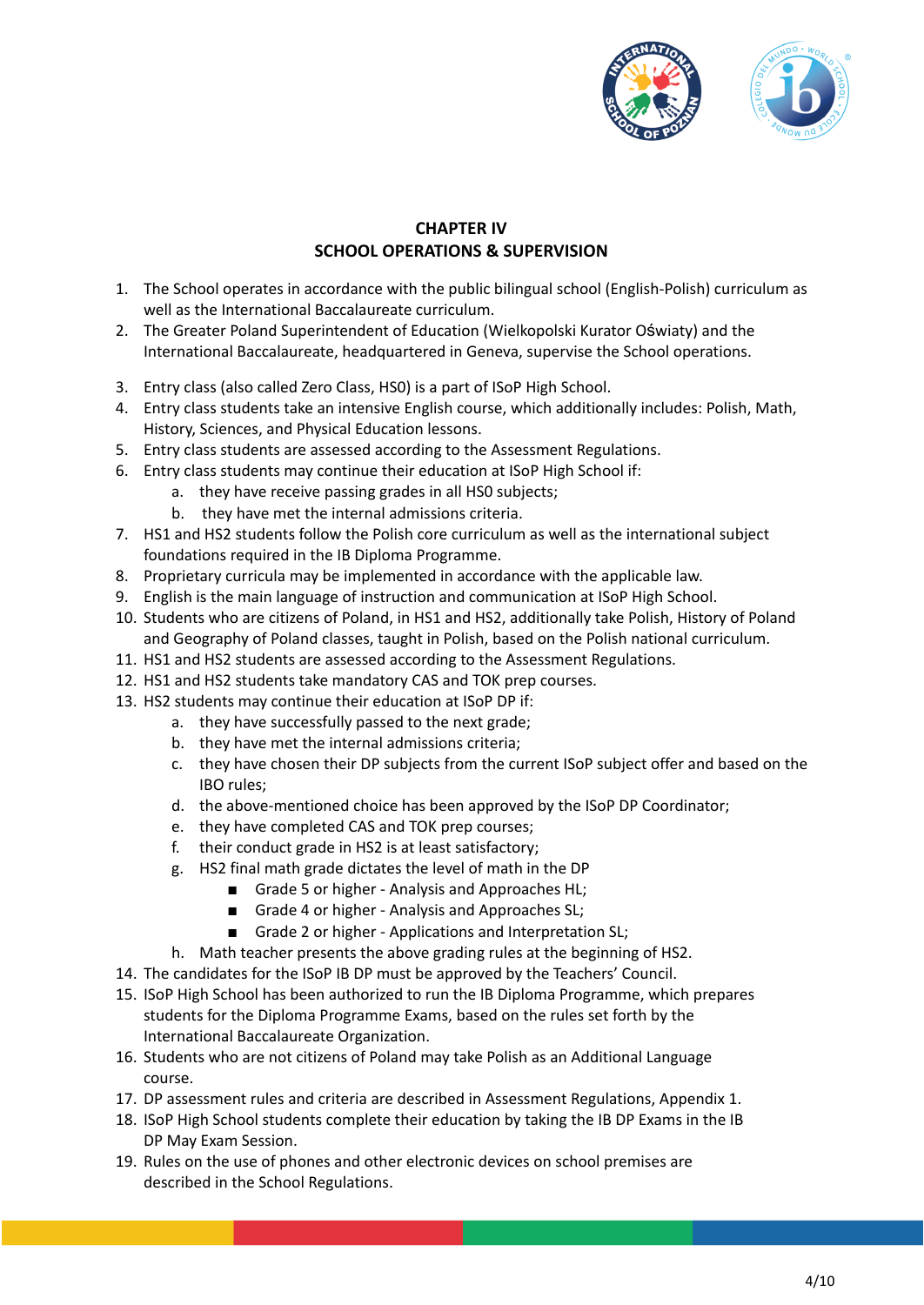

- 20. Due to the specific nature of the program and individual lesson plans, DP students may leave school premises during so-called gaps on condition that:
	- a. a permission slip signed by a Parent/Legal Guardian is delivered to the Office in the first week of school;
	- b. they leave school premises for at least 60 minutes.
- 21. Students must not leave school premises unauthorized.
- 22. ISoP High School students are obliged to wear a school uniform according to the rules set forth in the School Regulations.
- 23. Field trip attendance is mandatory. Absence may be excused only due to illness or other fortuitous circumstances.
- 24. The school does not provide substitutions for students who do not participate in outings described above.
- 25. In matters not described by the regulations, other ISoP-issued documents shall apply.

## **CHAPTER V RIGHTS AND RESPONSIBILITIES**

## **A. PARENTS**

- 1. Parents can play an active role in the School's life, for example, by volunteering and conducting lessons with Students.
- 2. Parents are obliged to maintain ongoing communication with the School, and, in particular, monitor their children's attendance and their learning progress as well as to inform the School shall any behavior occur that could affect the Student's existence within the School community. The School Regulations describe the Parent-School cooperation and responsibilities in detail.
- 3. Parents are obliged to pay the remuneration for educational services provided by the School (tuition fees), under the terms specified by the Foundation.

## **B. STUDENTS**

- 1. Persons become the subject of rights and responsibilities as soon as they qualify as Students of the School.
- 2. Students have the right to be treated with respect as well as to protect their own dignity and reputation. They have the responsibility to respect the dignity and the reputation of other members of the School community. Students can influence the School life through Student Council activities.
- 3. Students have, in particular, the right to:
	- a. properly organized process of education and development, in line with the workplace wellbeing policies
	- b. safe and hygienic learning conditions
	- c. benevolent and personal approach in the education process
	- d. show personal action in the education process
	- e. freedom of expression of thoughts and beliefs, in particular, in regards to School life, worldview and religion (as long as they don't violate the rights of others)
	- f. express opinion and doubts regarding the teaching content and to receive explanation to those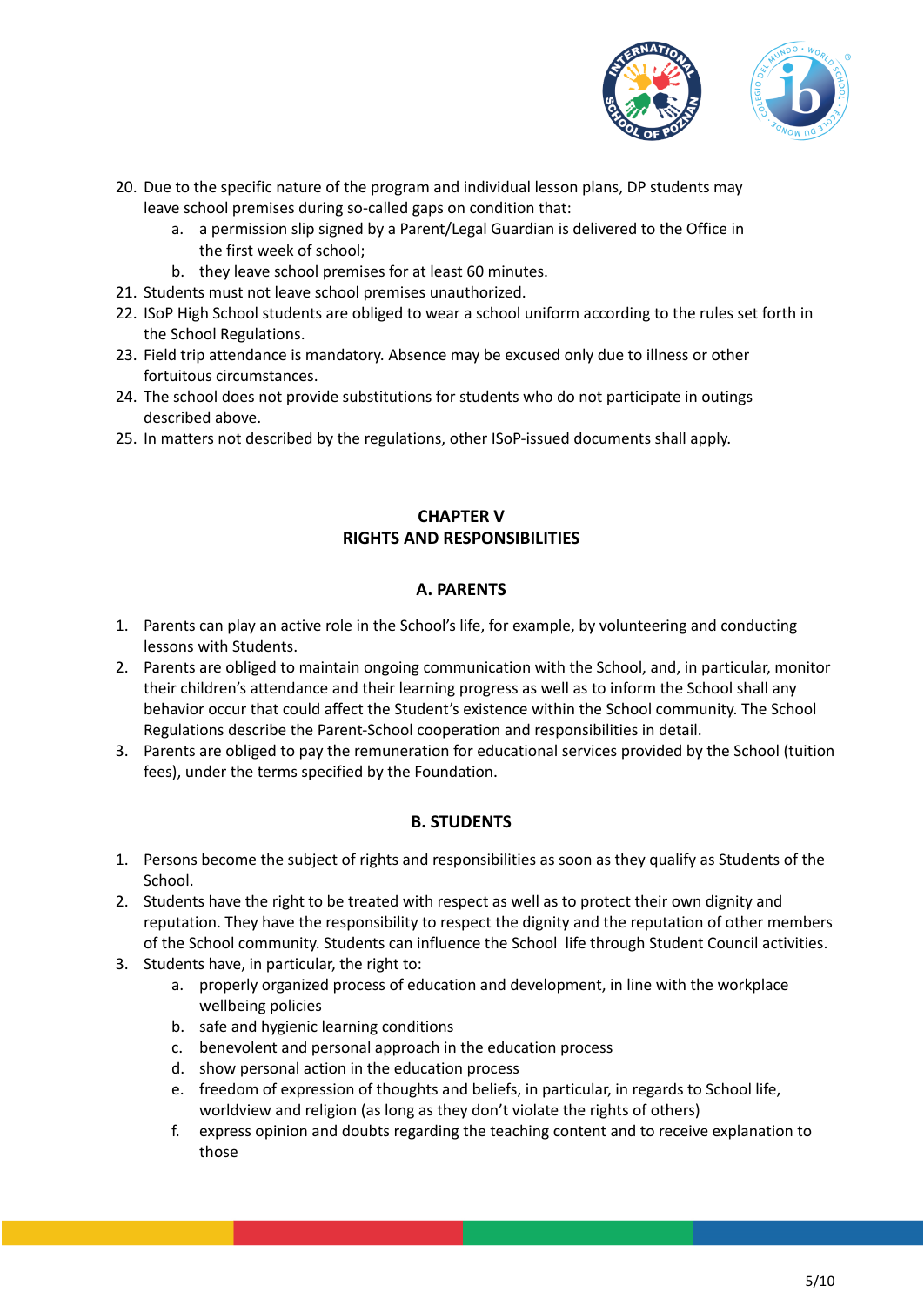

- g. fair and objective assessment of learning outcomes based on clearly determined assessment criteria (subject grades are issued based on the knowledge and skills; conduct grade is determined separately; grades are made available to Students and Parents)
- h. inform the Homeroom Teacher, Principal, Teachers or any other Employees of the School of any problems and to receive help, answers or explanations from those persons
- i. receive support in case of learning challenges
- j. develop interests, skills and talents as well as to represent the School in contests, competitions and other events, based on Student's abilities and skills
- k. rest during breaks; no homework shall be given for the holidays and breaks
- l. use of School facilities, equipment, teaching aids and library collection
- m. influence School life through Student Council activities as well as the right to become members of School-hosted clubs/organizations
- n. proper supervision during compulsory school activities and after-school activities as well as other activities organized by the School outside School premises
- 4. In the case of a Student rights violation, the Student or his/her Parents may submit a written complaint to:
	- a. Homeroom Teacher
	- b. School Principal
	- c. The complaint should include substantiation.
- 5. It is the Student's responsibility to observe the School Bylaws, School Regulations and other regulations in force at the School as well as to comply with the directives and decisions of the Principal, Board, Teachers' Council, Teachers, Employees and Associates of the School.
- 6. Student's responsibilities, in particular, are:
	- a. to comply with School order and discipline
	- b. respect the dignity, reputation and personal freedom as well as health and life of other Students, Employees and Associates of the School
	- c. dignified and proper conduct toward other Students, Employees and Associates of the School
	- d. to care for order at School and respect the School's reputation
	- e. honest fulfillment of School duties
	- f. systematic and active participation in School activities and the life of the School
	- g. to wear School uniform in compliance with School Regulations
	- h. responsibility of self development, life, health and hygiene (Student must not smoke, drink alcohol, do drugs; should always be clean and neat)
	- i. not to use mobile phones or other electronic devices on School premises,in accordance with the School Regulations
	- j. to assist younger Students
- 7. In the event of a gross breach of the obligations referred to in points 5 and 6, a Student may be expelled from School.
- 8. The actions specified in point 7, are conducted by the School Principal, based on a prior resolution of the Teachers' Council regarding this matter.
- 9. In the event of a delay in tuition payment, a Student may be expelled from School by the Management Board's decision.
- 10. The expelled Student and his/her Parents have the right to submit a substantiated written request to the Management Board or to the Principal for reconsideration.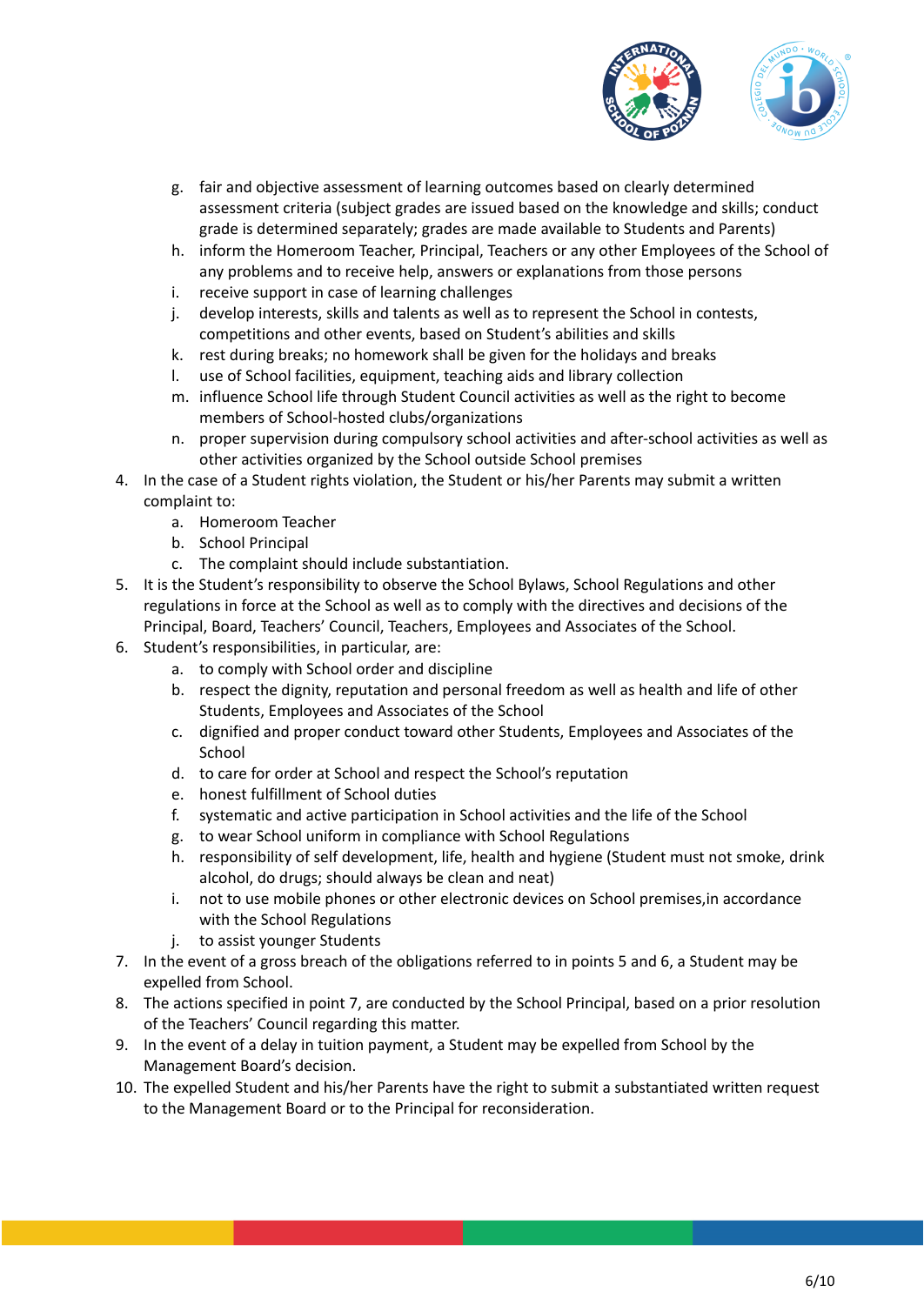

## **C. TEACHERS AND EMPLOYEES**

- 1. Teachers' and Employees' rights and responsibilities are regulated by the School Bylaws, School Regulations, other regulations, Principal's and Management Borad's ordinances as well as Labor Code and other legal acts regulating employment and the provisions of the Civil Code.
- 2. Teachers as well as Employees and Associates of the School have the right to be treated with respect as well as to protect their own dignity and reputation. They have the responsibility to respect the dignity and the reputation of other members of the School community.
- 3. The Teachers have the right to:
	- a. use School resources in the teaching process and their own professional development
	- b. professional development
	- c. be treated with respect by other members of the School community
	- d. rest during breaks, when not on duty
- 4. Teachers as well as Employees and Associates are responsible to observe the School Bylaws, School Regulations, other regulations in force at the School as well as to comply with the Principal's directives.
- 5. Teachers are required to implement the curricula of the Ministry of Education and the International Baccalaureate organization as well as to comply with all regulations on the didactic and pedagogical process.
- 6. Teacher's responsibilities, in particular, are:
	- a. Student safety; Teachers are responsible to check the surroundings for safety prior to each activity
	- b. implementation of the curriculum
	- c. proper education process of the Students, in accordance with the latest achievements of modern science
	- d. cooperation with the Homeroom Teacher, Coordinator, Principal and other Teachers as well as with the Parents
	- e. preparation for lessons
	- f. professional development
	- g. taking care of labs, classrooms and equipment; proper use of equipment
	- h. observance of workplace safety regulations
	- i. participating in Teachers' Council meetings, maintaining strict confidentiality of matters discussed at the Teachers' Council meetings and observing decisions of the Teachers' Council
	- j. fulfilling all tasks given by the Principal and any supervising person
	- k. development of the subject's scope and sequence
	- l. maintaining records of the education process and activities, in accordance with applicable regulations, including maintaining class register and regular Student assessment
	- m. implementation of planned activities and observance of School hours based on the approved lesson plan
	- n. observance of Student assessment policy described in the School Bylaws, School Regulations and Assessment Regulations; fair treatment of Students
	- o. reporting any observed education or conduct problems to the Homeroom Teacher, Principal, School Psychologist and the Parents
	- p. respecting the School's reputation
- 7. The Principal and the Management Board manage the responsibilities and work hours of the Administrative Staff, other Employees and Associates of the School.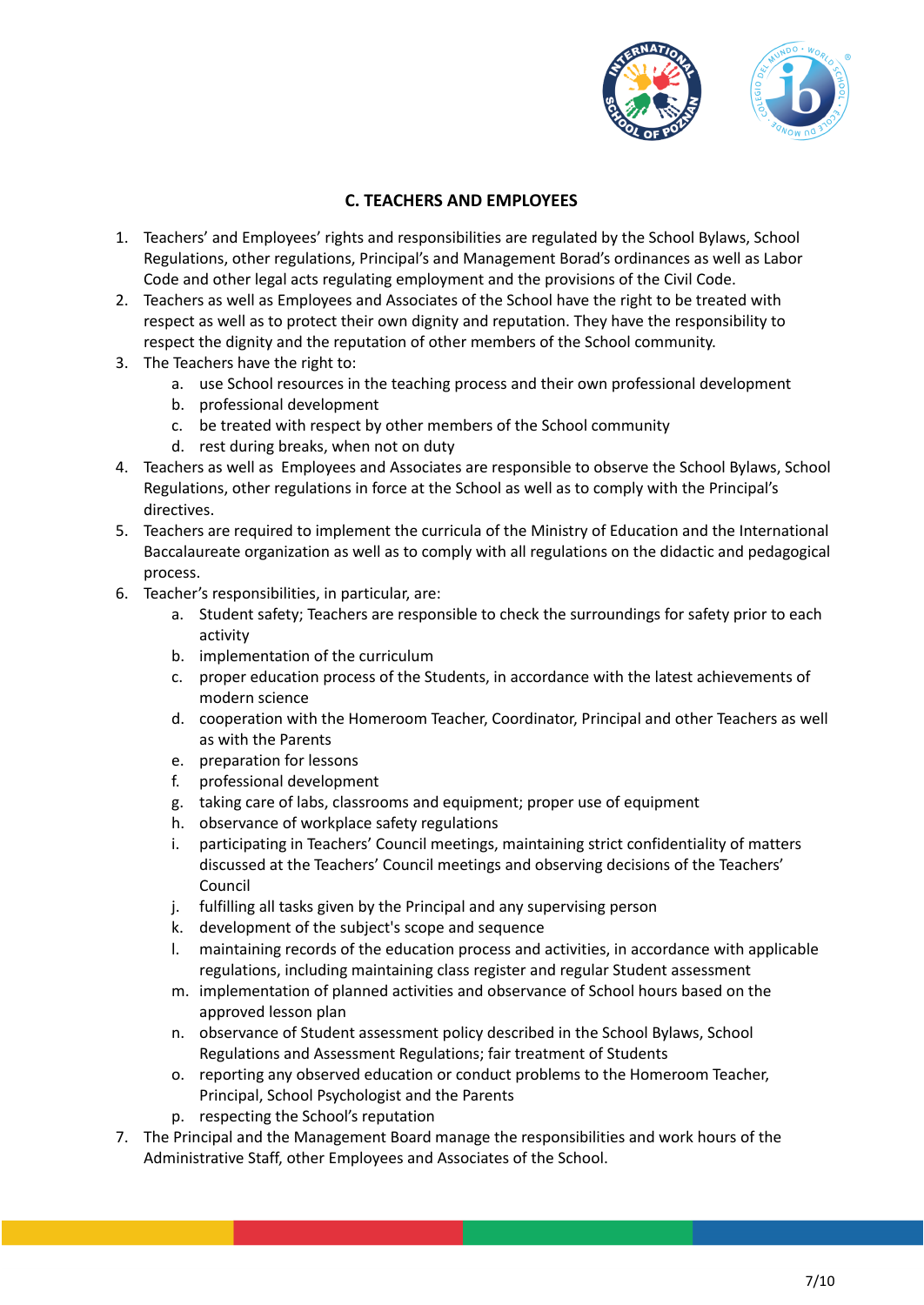

## **CHAPTER VI AWARDS AND SANCTIONS**

#### **A. AWARDS**

- 1. The School awards Students who excel academically, actively participate in School's life, represent the School with dignity, participate in knowledge and sports competitions and are role models for others by:
	- a. commendation issued by a Homeroom Teacher
	- b. commendation issued by the Principal
	- c. commendation letter to the Parents
	- d. an award; for example a book
	- e. a scholarship request
- 2. School Principal issues decisions regarding awards described in point 1 b-e.

#### **B. DISCIPLINARY SANCTIONS**

- 1. The following disciplinary sanctions may be imposed on Students who do not carry out Student responsibilities described in the School Bylaws, School Regulations and other regulations in force at the School, as well as those who do not follow the rules described in the above documents or fail to follow the directives of the Principal, Management Board or Teachers' Council, Employees, as well as those who violate the Honesty Policy:
	- a. an oral or written reprimand issued by a Teacher
	- b. a written reprimand issued by a Homeroom Teacher
	- c. an oral reprimand issued by the Principal, followed by a written note to the Parents
	- d. a written reprimand issued by the Principal
	- e. a written reprimand and a warning of expulsion issued by the Principal
	- f. cleaning and/or School beautifying tasks imposed on the Student
	- g. temporary exclusion from trips and other activities organized by the School
	- h. temporary exclusion from participating in interschool events as a representative of the School
- 2. School Principal issues decisions regarding disciplinary sanctions described in point 1 c-e and 1 g-h
- 3. School Principal immediately informs the Student's Parents regarding disciplinary sanctions described in point 1 c-e and 1 g-h.
- 4. All disciplinary sanctions imposed on the Student may result in lowering of the Student's conduct grade, per Assessment Regulations.

#### **C. EXPULSION FROM SCHOOL**

- 1. A Student may be expelled from School if:
	- a. consumes alcohol, smokes cigarettes (including e-cigarettes), takes drugs, or is in a condition indicating consumption of the above-mentioned substances, on School premises or during school-led events
	- b. promotes or distributes the above-mentioned stimulants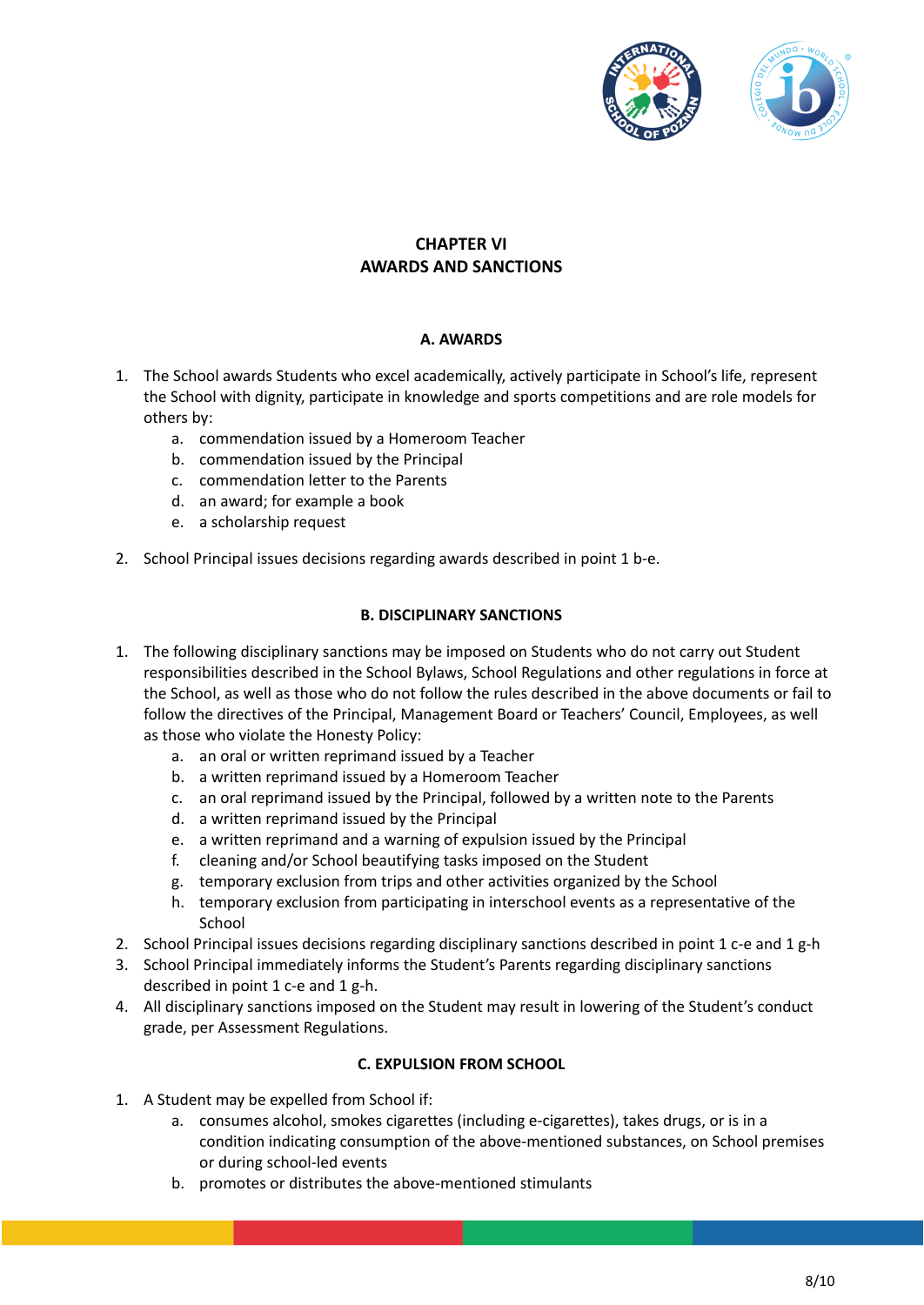

- c. has committed a theft of School or personal property
- d. uses physical and psychological violence assault, bullying, verbal violence, stalking, etc.
- e. devastates School property
- f. disciplinary sanctions described in section B, point 1 e, have been issued twice
- g. Student's conduct grade has been lowered to 'reprehensible' twice, or the conduct grade has been lowered to 'inappropriate' or 'reprehensible' in two consecutive semesters
- h. has 50 or more unexcused lesson hours in one semester
- i. the Student has missed 50 or more lessons hours due to an emergency or health-related situations, had those hours excused, however, has failed to fulfill the obligations agreed upon with the Principal and Teachers' Council in a timely manner
- j. has not been promoted to the next grade and the Principal has not approved the Student to retake the grade at ISoP
- k. there has been a delay in payment of the school fees equal to arrears of one full installment, after an unsuccessful request by the Foundation to settle the arrears within 7 days and a contract termination notice, per School Contract
- 2. Additionally, an underage Student may be expelled from School, if outside School premises:
	- a. consumes alcohol or smokes cigarettes (including e-cigarettes)
	- b. uses drugs
	- c. is found in a condition indicating consumption of the above-mentioned stimulants
	- d. promotes or distributes the above-mentioned stimulants
- 3. The decision of the expulsion from School is issued by the Principal, based on a pior resolution of the Teachers' Council.
- 4. The expelled Student has the right to submit, within 14 days, a substantiated written request to the Management Board for reconsideration.
- 5. The process of appeal against the Management Board's decision specified in point 4, is governed by applicable law.

## **CHAPTER VII EDUCATION PROCESS & STUDENT ASSESSMENT**

1. The education process and the Student assessment are governed by the Assessment Regulations.

# **CHAPTER VIII SCHOOL ASSETS AND REVENUE**

- 1. The School's initial assets are provided by the International School of Poznan Foundation.
- 2. The following constitute as School revenue:
	- a. fees paid by Parents tuition
		- b. donations and revenues obtained through Foundation's statutory activities
		- c. subsidies
- 3. Payment schedule and tuition fees are determined by the Management Board, based on a prior consultation with the Principal.